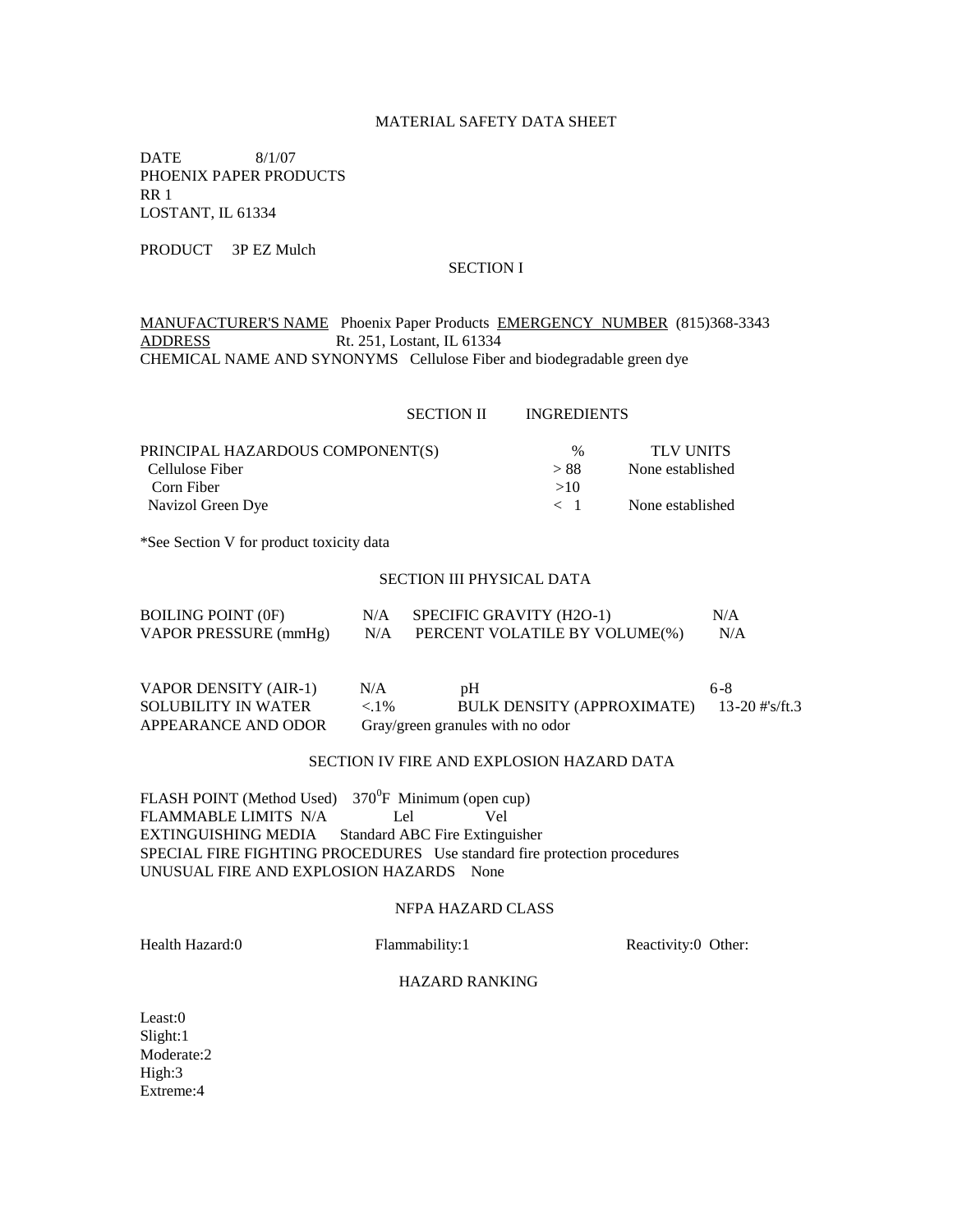### SECTION V HEALTH HAZARD DATA

OSHA Permissible Exposure Limit (PEL) N/A A.C.G.I.H. Threshold Limit Valve (TLV) N/A OSHA Health Hazard Classification Primary Route(s) Exposure N/A None of the components are listed by IARC, NTP, OSHA OR ACGIH as a carcinogen. Symptoms of overexposure Acute: At high concentration, irritation of eyes, skin and mucous membranes may occur. Chronic None Toxic Data: None known Dust levels: PEL  $15mg/m^3$ -Total,  $5mg/m^3$  respirable TLV 10mg/m<sup>3</sup>-Total, 5mg/m<sup>3</sup>respirable

#### SECTION VI REACTIVITY DATA

\_\_\_\_\_\_\_\_\_\_\_\_\_\_\_\_\_\_\_\_\_\_\_\_\_\_\_\_\_\_\_\_\_\_\_\_\_\_\_\_\_\_\_\_\_\_\_\_\_\_\_\_\_\_\_\_\_\_\_\_\_\_\_\_\_\_\_\_\_\_\_\_\_\_\_\_\_\_\_\_\_\_\_\_\_

STABILITY STABLE X CONDITIONS TO AVOID Open flame UNSTABLE INCOMPATIBILITY (MATERIALS TO AVOID)

and other harmful products.

HAZARDOUS DECOMPOSITION PRODUCTS Incomplete burning can produce carbon monoxide

HAZARDOUS POLYMERIZATION CONDITIONS TO AVOID MAY OCCUR NO X

SECTION VII SPILL OR LEAK PROCEDURES

REPORTABLE QUANTITIES (RQ) None IN LBS. OF EPA HAZARDOUS SUBSTANCES IN PRODUCT

DOT Shipping Description: Not regulated

OSHA hazard communication standard: Cellulose Fiber is not listed as a carcinogen. RCRA Status: This product is not subject to the 40 CFR Part 268.30 land ban on the disposal of certain hazardous wastes.

SARA Status: This product is not regulated under SARA Title III 42 USC 9601.

#### STEPS TO BE TAKEN IN CASE MATERIAL IS RELEASED OR SPILLED

Sweep material into pile and scoop back into container for reuse.

### WASTE DISPOSAL METHOD

Dispose of product in accordance with local, county, state and federal regulations.